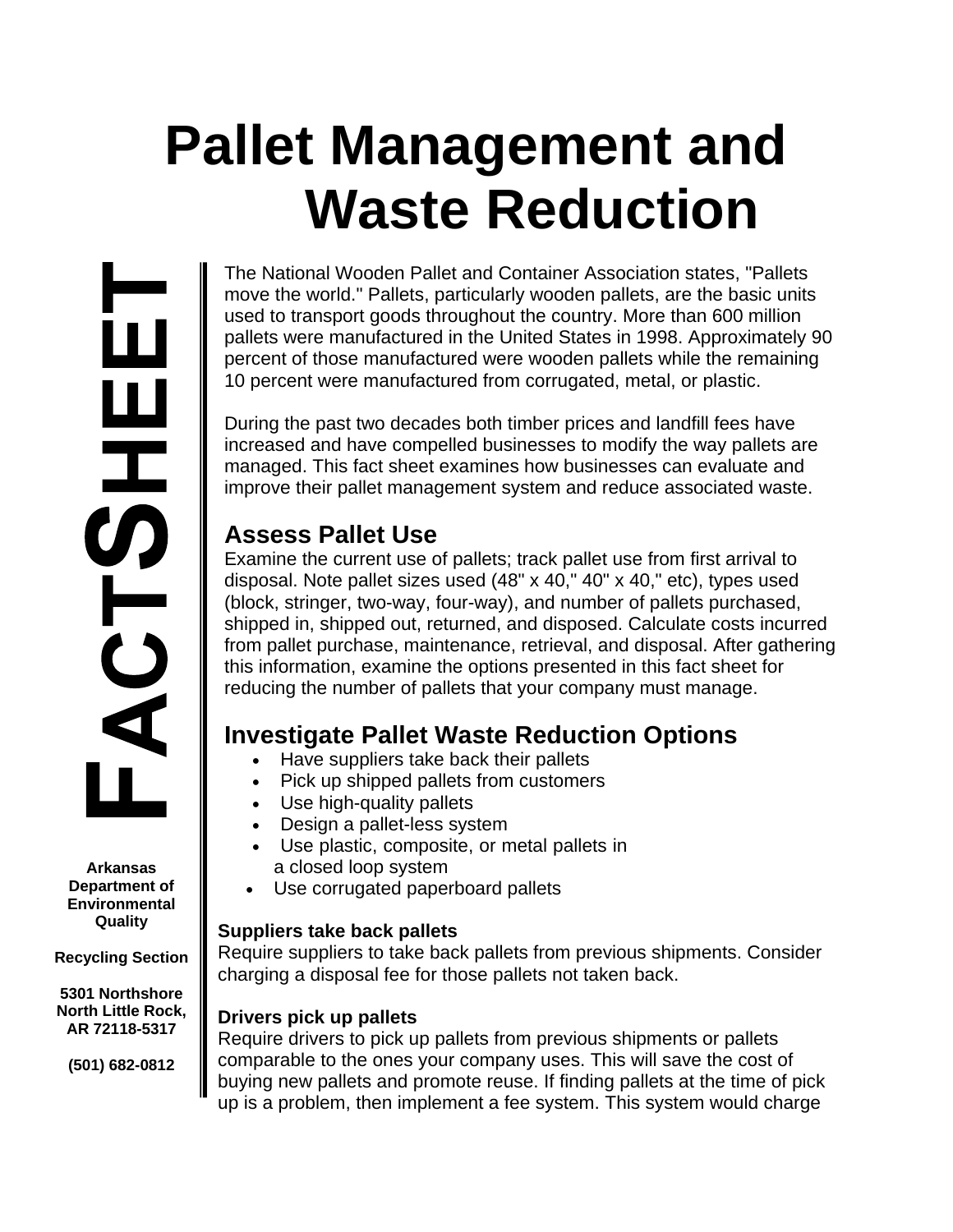the customer a fee for each pallet that is not provided for return to your facility. A disadvantage to this method includes driver time spent finding comparable pallets and loading them.

#### **Use High-Quality Pallets**

High-quality pallets are easier to repair and more likely to be repaired and reused again and again. The cost per trip of higher quality pallets tends to be lower than cheap pallets because high-quality pallets can withstand more trips before repair is needed. Companies that use higher quality rebuildable pallets also can save as much as \$3 to \$4 per pallet by repairing them in-house.

#### **Design a Pallet-less System**

Pallet-less systems include the use of slip-sheets, reusable containers, recyclable top and bottom cardboard covers, rolling carts, and other material handling systems. These products are usually tailored to the company's specific needs and are often reusable, recyclable, and easy to clean.

#### **Slip-sheets**

Slip-sheets are flat sheets, 1/32" to 1/16" thick, and manufactured from corrugated, solid fiber, or plastic (usually polypropylene or high density polyethylene). Each sheet has one to four "tabs" that run the length of the sheet and are bent upwards for grabbing by push/pull attachments. They may be custom designed with alterable features including thickness, size, number of tabs, and coatings for tensile strength, slip resistance, and moisture resistance. Slip-sheets are best used in a warehouse/distribution center.

The following table compares general characteristics between the three different slip-sheet materials.

| <b>Material</b>    | <b>Load Capacity *</b><br>$Cost*$ |                 | <b>Recycling Notes</b>                                                                   | <b>Moisture</b><br><b>Resistance</b> |
|--------------------|-----------------------------------|-----------------|------------------------------------------------------------------------------------------|--------------------------------------|
| <b>Corrugated</b>  | 500 lbs. or less                  | $$0.50 - $0.60$ | Recycle with corrugated<br>unless contaminated                                           | Do not use<br>around moisture        |
| <b>Solid Fiber</b> | 1,000 - 2,000 lbs.                | \$1.00          | Can be repulped by paper<br>mills                                                        | Can withstand<br>low moisture        |
| <b>Plastic</b>     | 2,500 or less                     | \$2.50          | Recycle with proper plastics<br>market - may generate as<br>much as \$0.21 revenues each | Moisture resistant                   |

 $\bullet$  Load capacity indicates the weight the tab can withstand when grabbed and moved via the push/pull attachment.

 $\bullet$  Costs vary depending upon quantity ordered, thickness, size and coatings added.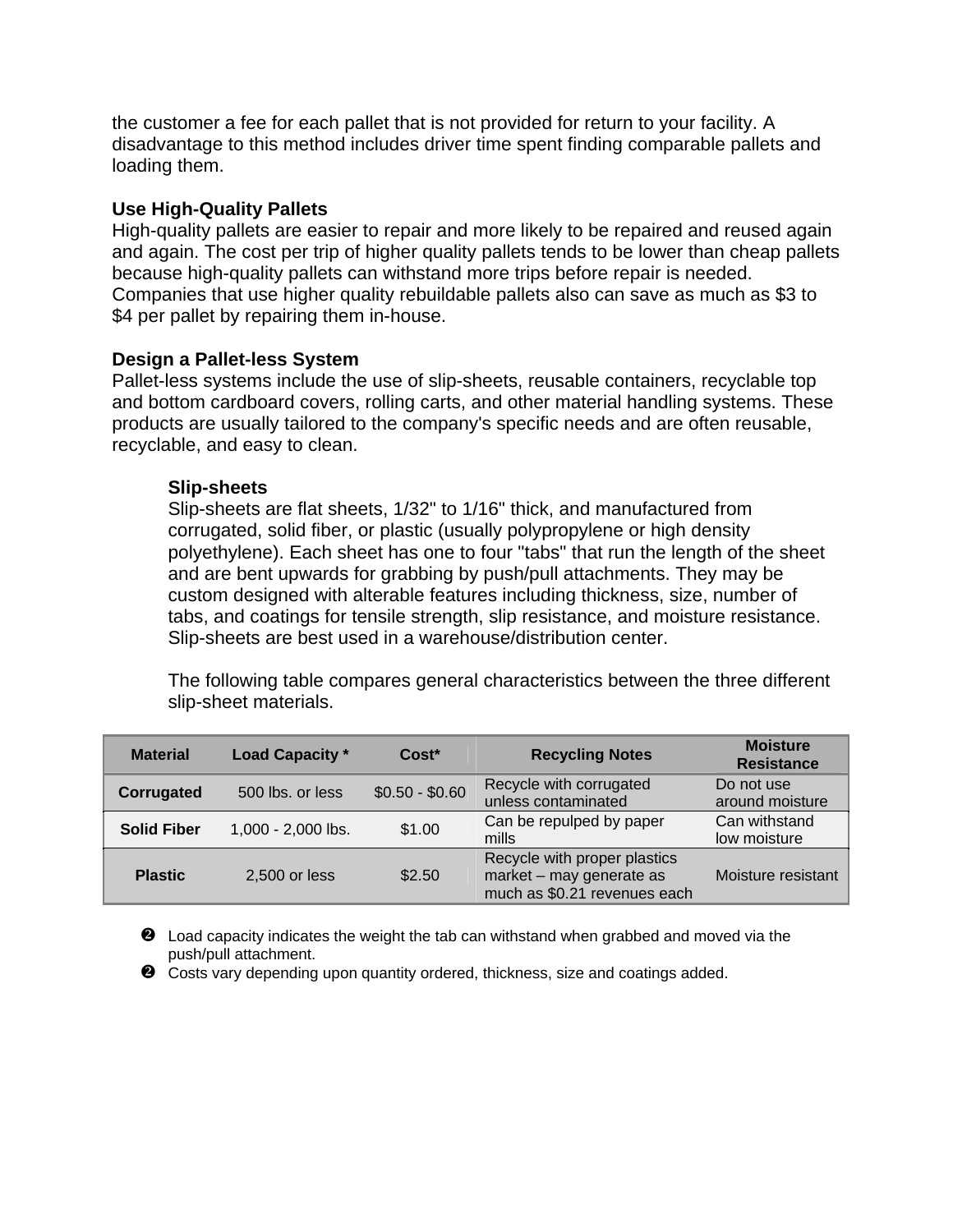*Slip-Sheet Advantages over Pallets:* 

- Lighter and less bulky. Slip-sheets weigh around two pounds compared to 50 pounds for a standard 48" x 40" wooden pallet.
- Increase storage space. 50-100 slip-sheets can be stored in the same space as one pallet.
- Lower employee injury. Stress/strain and injury from manually handling pallets is prevented.
- Inexpensive enough for one-time use. Avoids the manpower of keeping track of pallets through exchanges.
- Decreases product damage. Broken pallet boards, protruding nails and splinters can damage products.
- Recyclable. Corrugated, solid fiber, and plastic sheets are recyclable with corresponding OCC, paper and plastic markets.

## *Disadvantages of Slip-sheets*

- Large start-up cost. Push/pull forklift attachments generally range \$5,000 -\$6,000 each.
- Need customer participation. Customers must have push/pull attachments to move goods on slip-sheets
- Water and moisture can weaken corrugated and solid fiber sheets leading to load damage.
- Slip-sheets must be placed on rackable pallets, or a steel wire support system must be installed in racks.
- Requires specialized training of forklift drivers to ensure proper handling.

## **Reusable containers**

Reusable containers, usually manufactured from plastic, corrugated, solid fiber, or metal, have many appealing features. The strength, durability, and cleanliness of reusable containers are dependent upon the material used. Containers can be ordered to fit your needs, including size, shape, color, partitions, and reusable cushioning systems. They offer features such as being stackable, nestable and collapsible for return.

Rolling carts usually made from heavy duty plastic or metal can be tailored to fit odd shaped producers with considerably less protective packaging. Rolling carts tend to save labor and reduce labor injury claims, as they are much easier to work with than pallets. Savings on labor, injuries and protective packaging often can pay for these carts in one year.

## **Closed Loop System**

Pallets made from plastic, metal or composite materials are a long-lasting alternative to wooden pallets. All three materials are durable, reusable, easy to clean, and recyclable. Despite higher initial costs, these pallets save money in the long run. According to the Purdue University AGVS Research Group, the average life of these pallets is 100 trips,

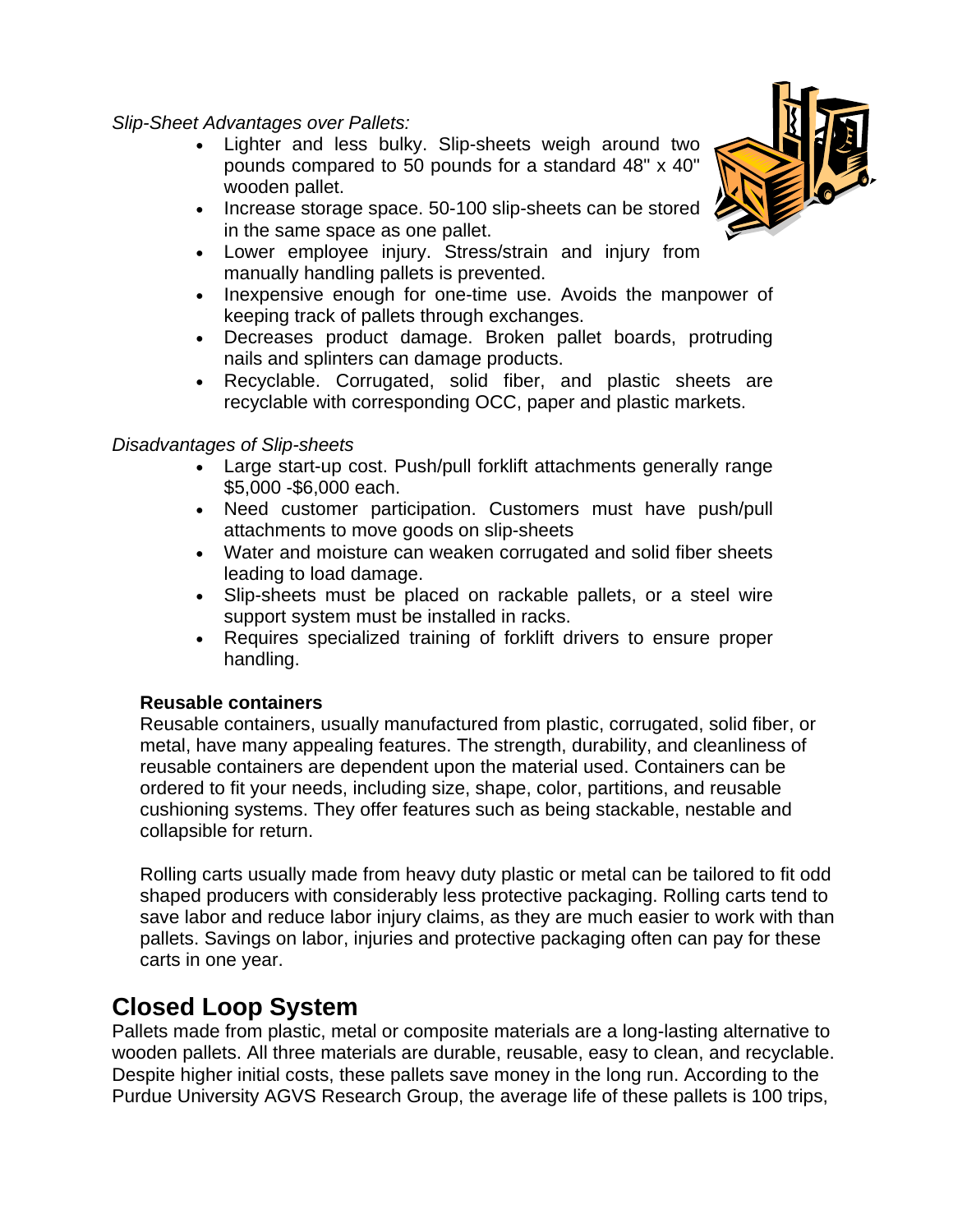where one trip is defined as five handlings. These pallets usually meet both USDA and FDA standards for pharmaceutical, chemical, grocery and food processing operations as they can be sanitized and steam cleaned. They also exhibit low breakage rates and work well with automated material handling systems. Product damage is lowered, and



employee safety is increased when using these pallets because they have no nails, staples or broken boards.

Plastic, composite, and metal pallets are best used in a closed loop or slave system where shipping is restricted to moving goods within or between specified plants and facilities. Closed loop

systems operate best under one or more of the following conditions: short distance shipments, frequent deliveries to the same customer, delivery to a limited number of customers and/ or delivering with company owned vehicles.

**Plastic Pallets** are created in three general forms. Plastic lumber pallets resemble the wooden pallet with the exception that the boards are made from extruded plastic. Structural foam and thermoformed pallets are distinctive in their style as they are one solid piece of plastic. These pallets have no nails, screws, or staples, thus reducing product damage and employee injuries. They often offer a grooved deck, a raised lip on the outer edges, and hollow feet that provide nesting of pallets to save storage space. Plastic pallet manufacturers are still trying to create a truly rackable structural foam or thermoformed pallet. Heat and weight have proven a detriment to these types of pallets because they bend under open racking conditions.

**Composite pallets**, as their name states, are made of two or more distinct materials. Some are made from a combination of plastics while others are extrusions of sawdust, wood shavings and recycled plastics. Composite pallets are fairly new to the pallet industry. They have high loading capacities and racking ability like wooden pallets, but are easily cleaned like plastic pallets.

**Metal pallets** generally are made of aluminum or stainless steel. They are most often used as slave pallets, which do not leave a facility. Metal pallets are the strongest and most durable pallets on the market. They usually are heavier than their wooden counterparts and have a much higher initial cost. Metal pallets are most often used in a manufacturing setting where a pallet is needed to withhold heavy racking weights, high temperatures, the rigors of conveyor systems, and cleanliness standards set by the FDA and USDA.

## **Corrugated Paperboard Pallets**

Four percent of manufactured pallets are made from corrugated paper or pressed wood composites. Reasons for using corrugated pallets include light weight, ease of disposal (cardboard recycling), and strength. Some corrugated pallets boast static load capacities as heavy as 30,000 pounds (at 70° F and 50 percent relative humidity). Corrugated pallets are also able to meet the special dimensions and disposal needs for shipping goods to Europe. Some European customers request corrugated pallets because they can be recycled with corrugated boxes. For those interested in completing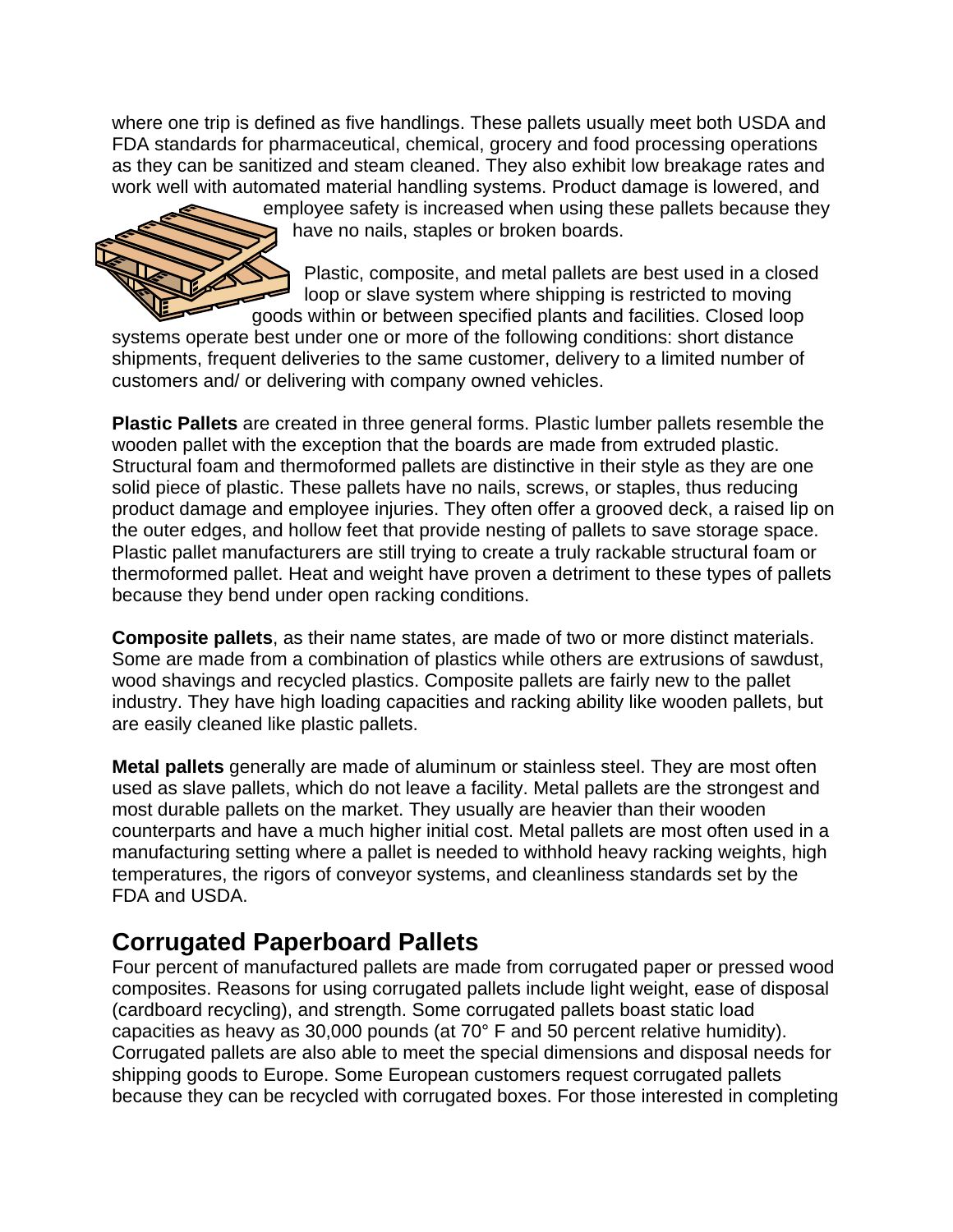the loop and buying recycled, corrugated pallets are typically manufactured from recycled paper.

There are drawbacks to corrugated pallets. First of all, they can be expensive, about \$5 to \$7 each, and are usually intended for one-way use. Corrugated pallets are not as durable as wooden, plastic or metal pallets, and products often must be stacked in specified ways for the pallet to hold the load. Furthermore, exposure to moisture will damage corrugated pallets possibly causing pallet failure.

## **Investigate Pallet Management Systems**

- Standardize use one type of pallet. preferably 48" x 40" • Repair broken pallets
	- Recycle pallets
	- Use a third party management system to lease pallets and repair
	- Donate pallets
	- Exchange pallets

## **Pallet Standardization**

Standardizing pallet sizes promotes reuse and recycling. Work with vendors to supply incoming materials on pallets your company can use to ship out its final products. A change in pallet size may require modifications to racking, storage facilities, or product orientation, but the savings may be well worth it. Using one standard size will reduce pallet inventory needed and labor needed for sorting different pallet sizes. The Grocery Manufacturers Association (GMA) style, 4-way, 48" x 40" pallet is the unofficial standard size of the pallet industry. Because of its popularity, pallet recyclers may pay as much as \$2 for each used GMA pallet.

## **Repair Pallets**

Adding new nails, metal brackets or replacing a broken board, can often repair broken pallets. Dedicated pallet handlers can be trained to provide minor or major repairs to broken pallets for a fraction of the cost of buying new ones. If getting into the pallet repair business does not appeal to you, then contact a local pallet repairer.



## **Pallet Recycling**

Pallet repair and pallet recycling are two words that are often incorrectly interchanged. Companies who repair pallets are usually labeled pallet recyclers although their main goal is to repair and rebuild pallets. Pallet repair is the restoration of broken pallets to working condition. If pallets are not suitable for reuse or repair, then they can be recycled. Recycling usually entails grinding the pallets to wood fiber for use as landscape mulch, playground cushion/bedding, animal bedding, compost, soil amendment, or biomass fuel. Many companies that offer pallet repair services are also capable of pallet recycling. If the pallets you are looking to unload in an environmentally

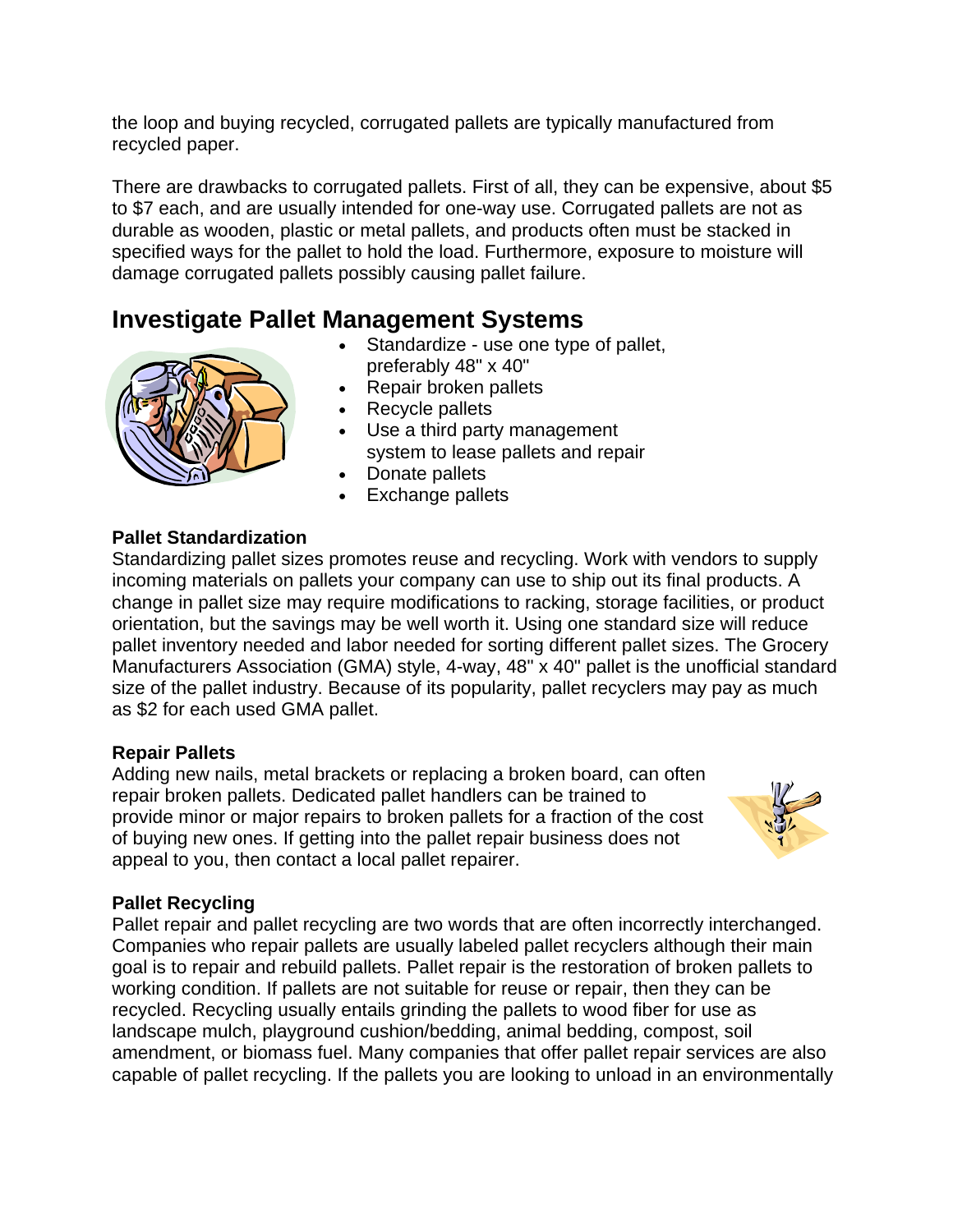friendly way are not suitable for repair, then you should look for biomass recyclers that accept all types of wood for their wood fiber.

## **Third Party Management**

The development of third-party pallet management companies and networks of individual pallet companies provides an efficient way for companies to manage their pallets. Third party management companies combine pallet manufacturers with pallet repair and recycling companies to provide complete pallet management. Third party companies either manage a user's existing pool of pallets or rent pallets to the user on a



per trip basis. The management company tracks pallets throughout their usage and retrieves them for reuse or refurbishing. Third party systems often use higher quality pallets, increasing the trips per pallet an average of 20 to 40 times compared to five times when managed by the user. This style of pallet management reduces lumber used to make new pallets, promotes reuse and repair, reduces pallet waste via recycling, and saves the pallet user money and time.

## **Exchange Pallets**

One way to handle excess pallets is through exchanges between businesses. These arrangements can be made by the businesses themselves or facilitated by local government recycling coordinators and groups such as the Chamber of Commerce. Another good exchange possibility is finding a sister facility that can exchange pallets with your plant. The resulting agreement to exchange pallets keeps used pallets out of the solid waste stream and reduces costs for new materials. Exchanges work especially well when participating businesses do not require top quality pallets.

## **Donate Pallets**

Industries can give wooden pallets away to facilities that chip pallets for use as fuel, mulch, compost, or animal bedding if the pallets are not treated or contaminated with hazardous or toxic residuals. Also, several county solid waste management facilities and some private facilities have the ability to grind and process pallets to remove nails and fasteners.



Companies with small numbers of pallets can give away clean scrap pallets to employees for building projects and firewood. During the winter, scrap pallets can be donated to the public to fuel fireplaces and wood stoves. A small classified ad in the local paper can generate considerable demand.